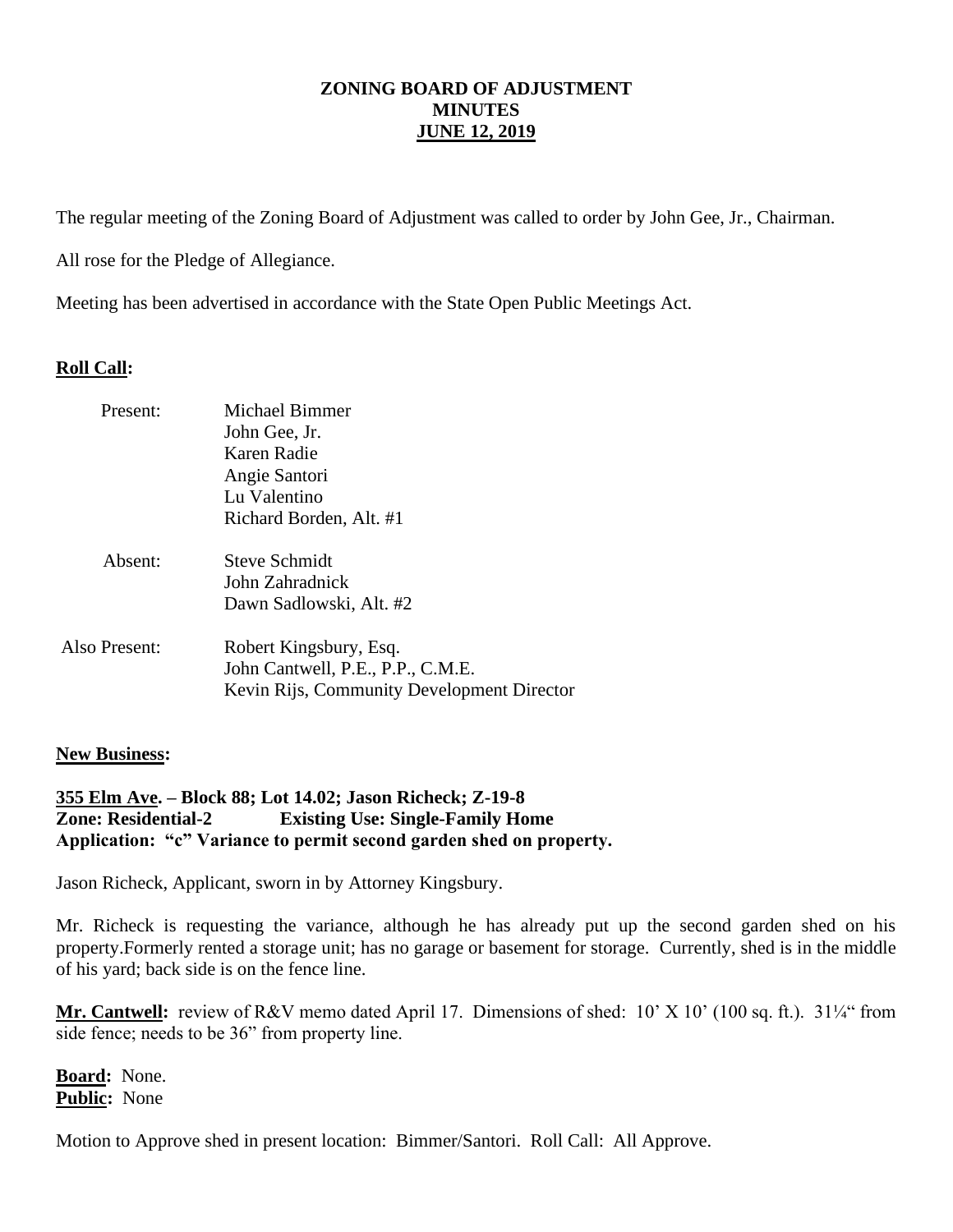## **40 W. Woodcrest Ave. – Block 129.06; Lot 20; Jeanette Krebs; Z-19-11 Zone: Residential 1 Existing Use: Single-Family Home Application: "c" Variance to permit second garden shed on property.**

Lynn Krebs, Applicant's daughter, sworn in by Attorney Kingsbury.

Proposing addition of second garden shed 15' back from driveway/3' from fence. Does not have either a basement or garage. Shed is  $8'$  X 10' and  $8'$  high. Comments – Mr. Cantwell.

**Public:** None **Board:** None

Motion to Approve: Borden/Bimmer. Roll Call: All Approve.

# **415 E. Main St. – Block 87; Lot 25; Robert Anzidei; Z-19-10**

**Zone: Downtown Business (DB) Existing Use: Residential**

# **Application: "d" variance to allow construction of a 1-bedroom apartment above existing detached garage.**

Ellen McDowell, Esq. Robert Anzidei and Robert Anzidei, Jr., Applicants, sworn in by Attorney Kingsbury.

House has 3-bedrooms; in addition, there are two apartments in the house. Mr. Anzidei lives on the first floor, and the apartments are on the second floor. Has been in existence since 1950 – before zoning codes. Three-car garage was also built in 1950, and variance is to allow construction of an apartment over the garage.

**Testimony of Mr. Anzidei**. Original blueprints included three-car garage and apartment above garage. Height of garage subsequent to construction will be same as existing building; neighborhood of 32'. Driveway leads directly to garage. Garage is  $4' - 5'$  from property line. Main house has had two apartments since 1950. All tenants have been long term (over ten years). Multiple rental units in neighborhood. Adding an additional apartment on his property will neither change the character of neighborhood nor do any harm to the public good. Chairman Gee commented on how well kept Mr. Anzidei's property is.

Mr. Cantwell reviewed his May 14 letter. Use variance is required. No negative criteria. Discussion of parking. Existing driveway pavement allows for nine cars. Mr. Anzidei responded that it would be repaved, but not increased. All three apartments are one-bedroom, and all tenants park in driveway. A plan does not have to be submitted as no outside improvements will be made.

**Public:** Michael Merkle and Mike Iapalucci sworn in by Attorney Kingsbury. Both residents were complimentary of Mr. Anzidei and support his application. Public Portion Closed. **Board:** None.

Motion to Approve: Radie/Santori. Roll Call: All Approve.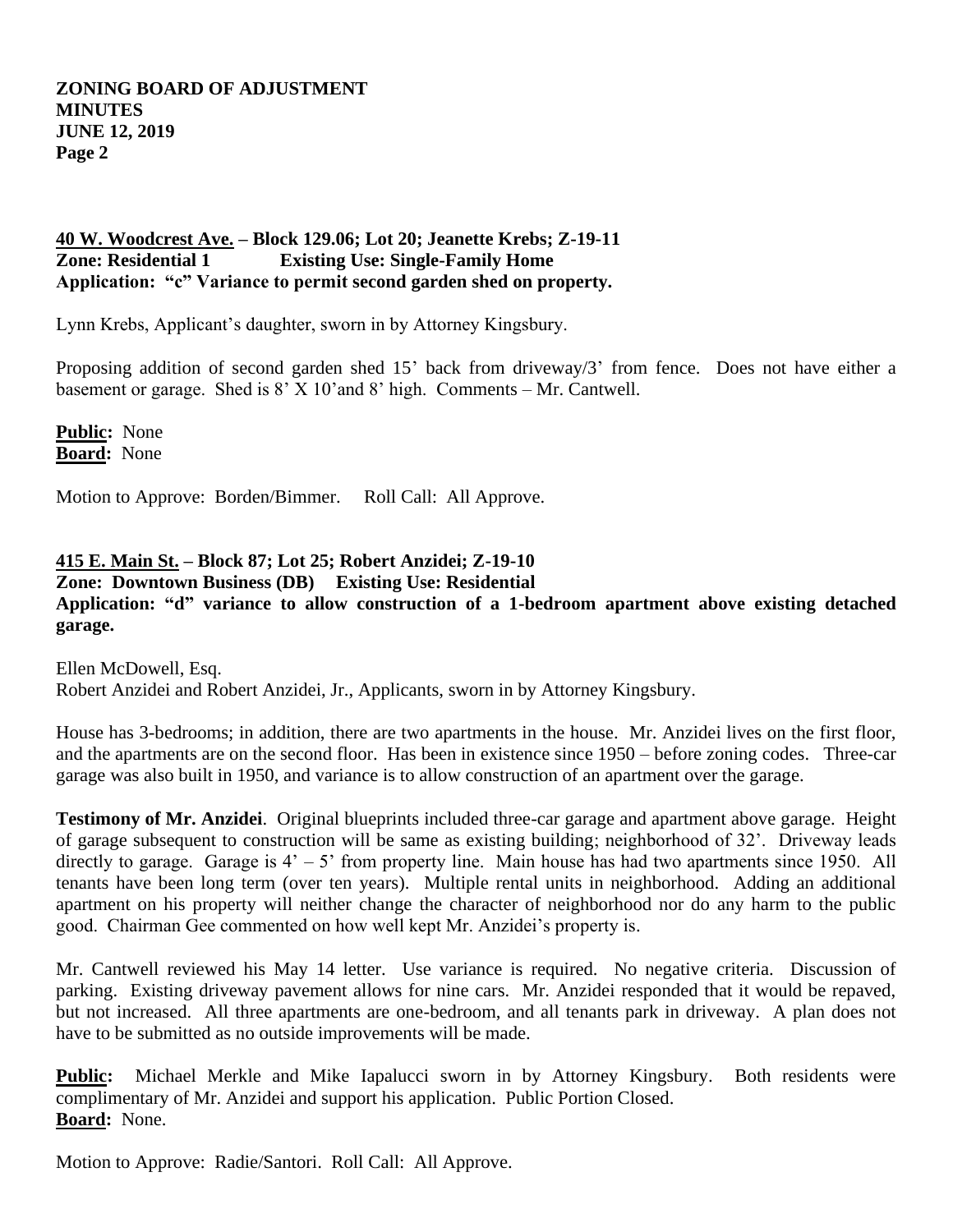**630 Alexander Ave. – Block 141.01; Lot 6; Mancon Enterprises LLC; Z-19-5 Zone: Business Development (BD) Application: "d" Variance – to allow Construction Company storage yard (vehicles and construction equipment).***Application withdrawn by e-mail dated June 12, 2019*

Motion to Accept: Borden/Vanlentino. Roll Call: All Approve.

**325 W. Mill Rd. – Block 137; Lot 2; The Palace Associates LLC – ground mounted solar; Z-19-1 Zone: Residential (RA) Existing Use: Residential (3.7+/- acres) Proposed Use: Residential with ground mounted solar to power adjacent nursing home (Palace Care Center) property (Block 137, Lot 2.01 – 315 W. Mill Rd., The Palace Associates, LLC %Rose Mtn). Application: "d" Variance – Power installation to provide electric to neighboring property with site plan waiver request.** 

Robert S. Baranowski, Jr., Esq., Hyland Levin Shipiro LLC Ari Rosenberg, Executive Director of The Palace Associates LLC, and James Miller, Professional Planner sworn in by Attorney Kingsbury.

In audience: Amin Gomaa, PE

**Testimony: Mr. Rosenberg.** Is a licensed nursing home administrator; specializes in owning/operating nursing homes throughout New Jersey. Previous owner until 2007 had difficulties with State Department of Health; they were asked to take over, and purchased the nursing home. In 2017, spoke to Jerry Perla (neighbor) about maintaining adjoining property. For years, Mr. Perla maintained the property; in 2017, he became financially unable to do so. Mr. Rosenberg purchased the property, and it has been cleaned up. He is proposing laying down solar panels. The solar panels will offset almost 100% of the electric power used. Solar panels will be ground-mount. Single-family home, apartment, and two garages remain on property.

Condition of approval would include language relating to the selling of either lot. Are the panels accessory to the building on lot 2.01 or, since they are on separate lot 2, are panels the primary use? Discussion regarding "d" variance; agreement that it is two principal uses.

Per Chairman Gee, it is a residential property. Is there any record of there being an apartment? Discussion regarding validity of apartment and, if application is approved, wording of condition.

**Testimony: Mr. Miller.** Seeking variance to allow the solar panels to be erected; also, a bulk variance is required for the set-back of the AC combiner panel. Discussed benefits of use; no detriment. Panel is 9'2" high; fence is 6'. They feel screening is sufficient and there will not be glare on Route 38 because, in between the Palace and Route 38, there is a wooded area, mature trees, and the pitch is low. Description of combiner panel (which is approximately 5'extending  $5'-6$ ' into the encroachment).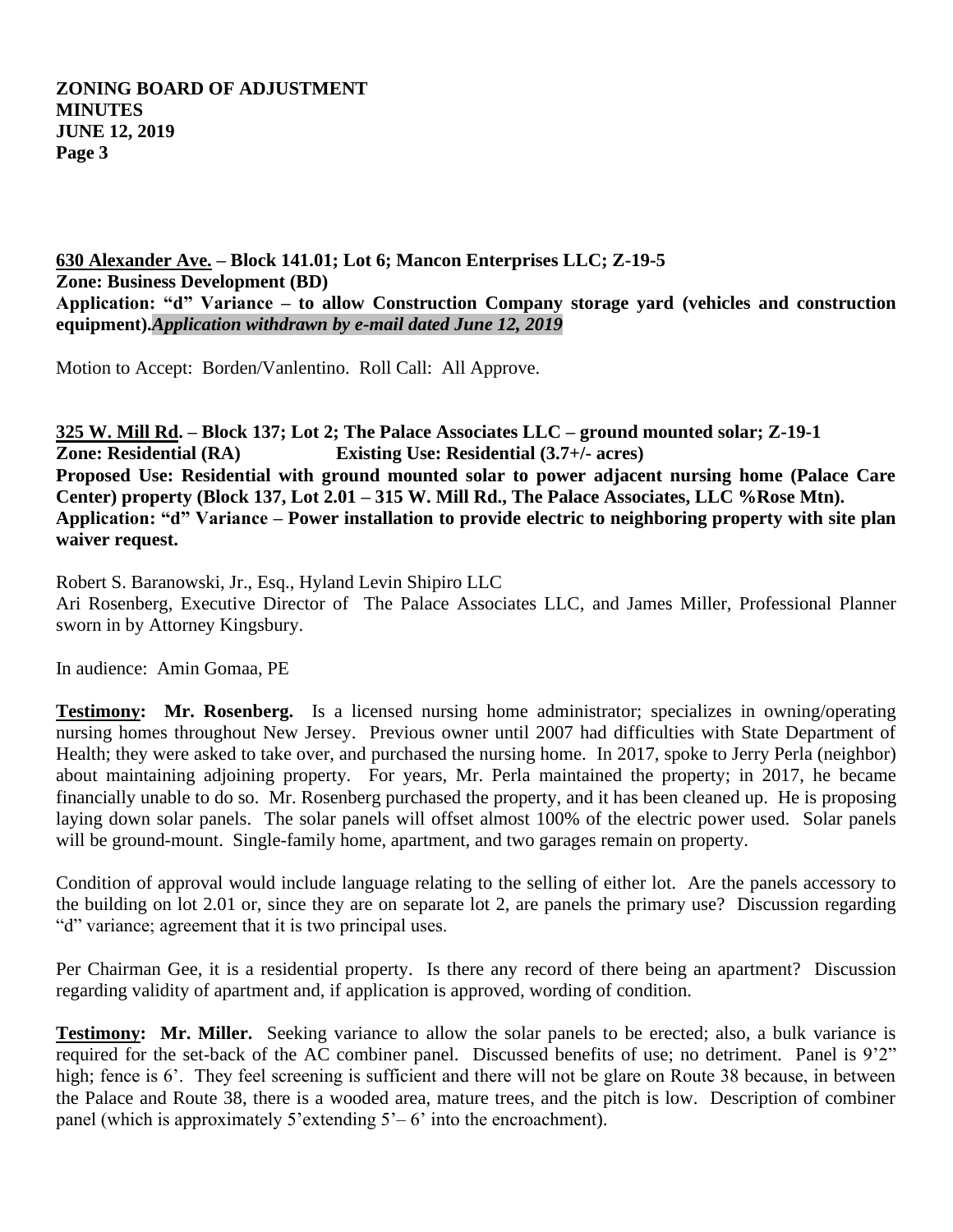Mr. Cantwell reviewed his June 6, 2019 letter.

**Board:**Questions regarding apartment.*House is used as living accommodation by nurses' aides (part of compensation).*

Public: None. Public Portion Closed.

Attorney Kingsbury will put in Resolution a clause that says approval of solar panel project is not to be interpreted as an approval of the apartment. (Will have to be addressed either by proof of a variance being granted or returning to Board seeking pre-existing status or a variance.) Other conditions: meeting the requirements of Mr. Cantwell's letter with exception to not consolidate two lots for the reasons explained; landscaping plan that will be worked out with Board Engineer; aspect of not selling the lot separately (wording will be worked out by Attorneys Kingsbury and Baranowski); bulk variance for the AC combiner panel; provide access satisfactory to the Engineer.

Motion to Approve: Bimmer/Borden.Roll Call: All Approve.

### **Old Business:**

**Minutes:**

May 8, 2019 Motion to Approve: Bimmer/Gee. All Approve.

#### **Miscellaneous:**

#### **Reports:**

#### **Solicitor - Resolutions:**

**2019-ZB-8: 49 Collins Rd. – Block 1.04; Lot 5.01; Nicholas Sousa** Motion to Approve: Radie/Borden. Roll Call: All Approve.

Eligible to Approve: Michael Bimmer LuValentino John Gee, Jr. John Zahradnick Karen Radie Richard Borden

Steve Schmidt Dawn Sadlowski

**Engineer:** None.